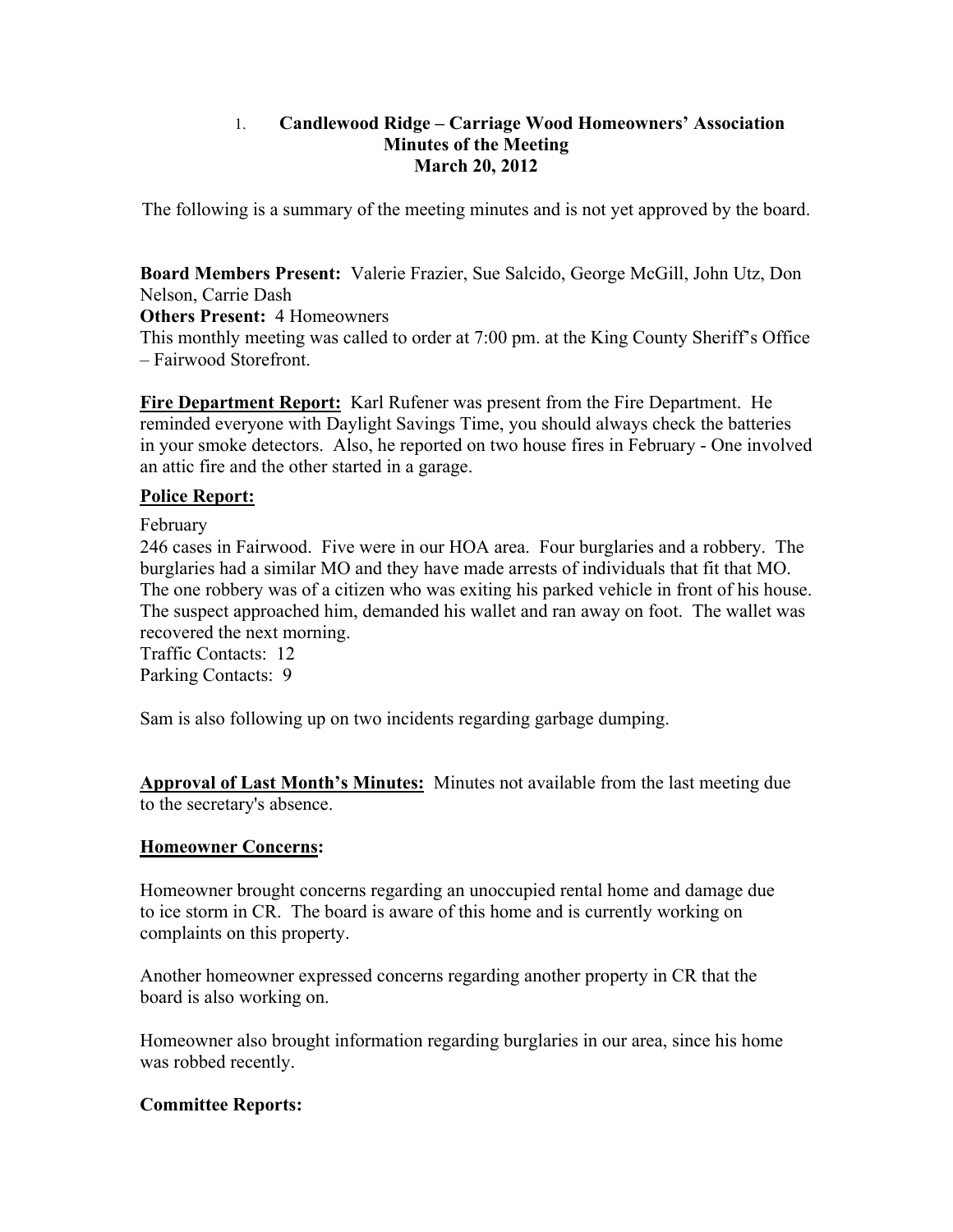# **Treasurer's Report:**

Audit delayed due to auditor's illness. All on track.

# **ACC Report:**

ACC requests for the month: None

- 1. Reminder Our CC&Rs and Rules and Regulations clearly state that exterior projects such as roofs, painting, fencing, decks, driveways, major landscaping and patios require the submission and approval of an ACC request before commencing the project. The ACC has up to 30 days to respond to an ACC request but tries to respond much sooner than that. It is recommended that if a response to an ACC request has not been received within two weeks, the homeowner should contact the ACC Chairman via email at architecture@crcwhoa.org or by leaving a voice message at 425-738-8611. For emergency type repairs notify the ACC Chairman as indicated above and mention that it is an emergency type situation. Please do not contact the ACC chairman via a home phone number.
- 2. A notebook with samples of colors that provide a range of colors that meet HOA guidelines for repainting homes is available and will be provided upon request. Please contact the ACC chairman as indicated above if you would like to see it.
- 3. Please remember we do not accept ACC request forms via email. Please mail them to CR/CW HOA, PO Box 58397, Renton, WA 98058

# **Common Areas Maintenance Report:**

- Reminder to all Homeowners It is our responsibility (Not King County's) to keep the street drains clear. Please clear the debris and leaves from the drains by your house and at the ends of your street.
- We continue to have branches and trees fall onto the paths at CR Park. Please contact me at commonareas@crcwhoa.org or call 425-738-8611 #80 and leave a message if you notice any trees or branches at either park or any of the Common areas or entrances.
- $\bullet$  Reminder all dogs must be on leash this is a King County Law as well as our policy in our HOA Parks.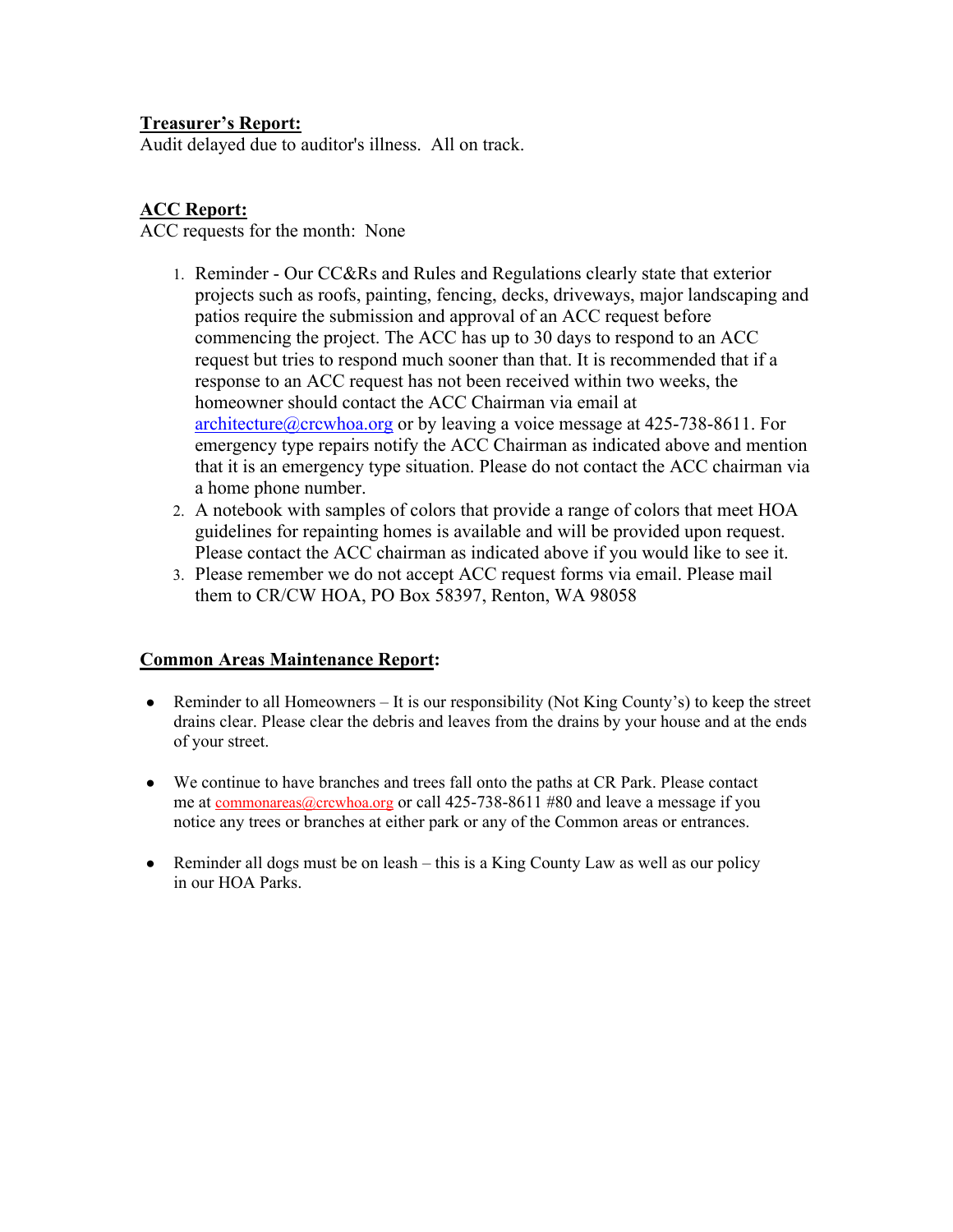**Reminder:** Our parks are private parks which exist for the use and enjoyment of HOA residents, their families and guests. They are not public parks. Our park usage rules apply to everyone. Following are some of the rules that have been established to maximize safety, and minimize liability and maintenance cost:

A. Park Hours: 9:00 am to dusk.

B. No Smoking, alcohol, drugs, loud music, golfing, motorized vehicles or **Fireworks** are allowed.

C. Animals must be leashed and owners are responsible for cleaning up after their animals.

## **Complaints Negotiations Report:**

Reminder to all homeowners: All complaints must be signed and mailed in. They cannot be accepted via e-mail.

- 3 New Complaints
- 4 Closed
- 5 in the Fine Stage
- 10 complaints beyond the first letter/unclosed

#### **Capital Improvement Committee:**

Please contact the board if you have any ideas for Capital Improvements.

#### **Legal and Insurance Report:**

Nothing to report

#### **Nominating Committee**

No report

#### **Rental Home / Change of Address Committee**

Changes of Address and Rentals

• Reminder – When HOA correspondence needs to be delivered to an address other than the HOA street address, your HOA needs to be notified in writing of the correct address to send the correspondence. This applies to absentee homeowners who are renting or leasing their homes, homes that are vacant, and homeowners who choose to receive their correspondence at a PO Box or alternate address. In addition homeowners who are renting or leasing are required to comply the provisions of the Leasing/Rental of Homes/Tenants Rules and Regulations.

## **Old Business:**

#### **New Business:**

If you are a new Homeowner and have not received a welcome packet please contact the board.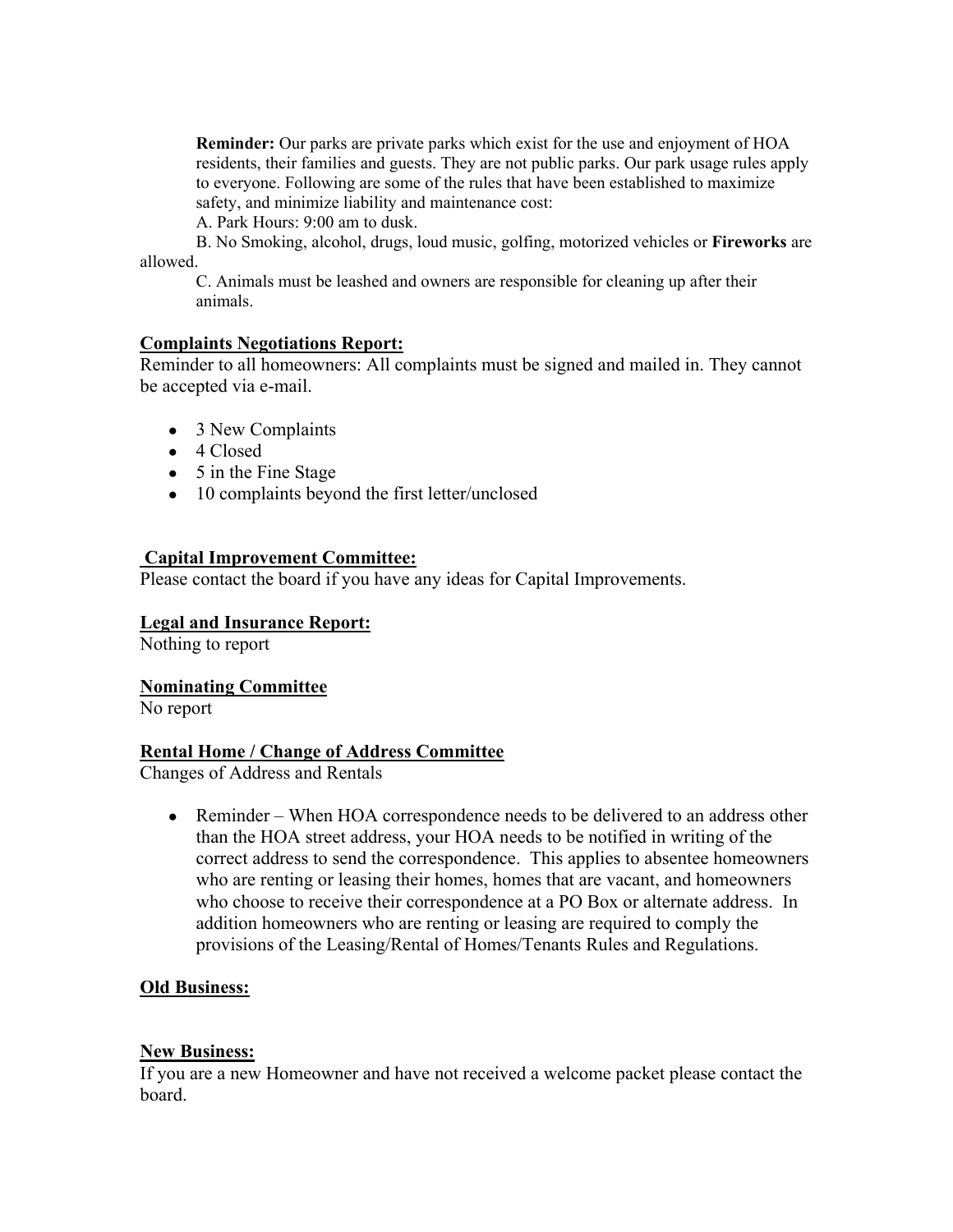**Welcoming Committee** – If you are new to the neighborhood and would like an HOA information packet, call the HOA phone number at 425-738-8611 and leave a voice message or send an email request to  $info@crcwhoa.org$ .

Homeowner asked if we send welcome packets to renters. Answer is yes we do, if we are notified of the change. Please feel free to notify the HOA if you notice a move happening in your area.

**Special Topics:** Visit our Website and contact the HOA via Email at:

Web – www.crcwhoa.org Email – info@crcwhoa.org

A motion was made to adjourn the meeting at 8:15 pm.

# **Next Board Meetings:**

- October  $18<sup>th</sup>$ , 2011
- November  $15<sup>th</sup>$ , 2011
- December  $20^{th}$ ,  $2011$

Meetings are usually held at **7:00 pm.** at the Sheriff's Office, Albertson's Shopping Center.

All Homeowners are welcome to attend.

# 1. **Candlewood Ridge / Carriage Wood Announcements & Reminders**

**\*ACC Requests** - The HOA CC&Rs and Rules and Regulations documents clearly state that exterior projects such as roofs, painting, fencing, decks and patios require the submission and approval of an ACC request before commencing the project. The ACC has up to 30 days to respond to an ACC request but tries to respond much sooner. It is recommended that if a response to an ACC request has not been received within two weeks, the homeowner contact the ACC Chairperson via email at

architecture@crcwhoa.org or by leaving a voice message at 425-227-4227. ACC request forms can be found in the Fairwood Flyer or on the HOA website at www.crcwhoa.org. *Please do not contact the ACC Chairperson via a home phone number.*

**\*Carriage Wood and Candlewood Ridge Parks** – A policy has been established to maximum safety, minimize liability and maintenance costs, while allowing homeowners of the association to enjoy our parks. Rules to accomplish this include:

- Park hours: 9:00 am until dusk
- No smoking, alcohol, drugs, loud music, golf, motorized vehicles or fireworks are allowed
- Animals must be leashed and owners are responsible for cleaning up after their animals

Please report suspicious activity in the parks by calling 911. Reference case number 09- 179682 when calling.